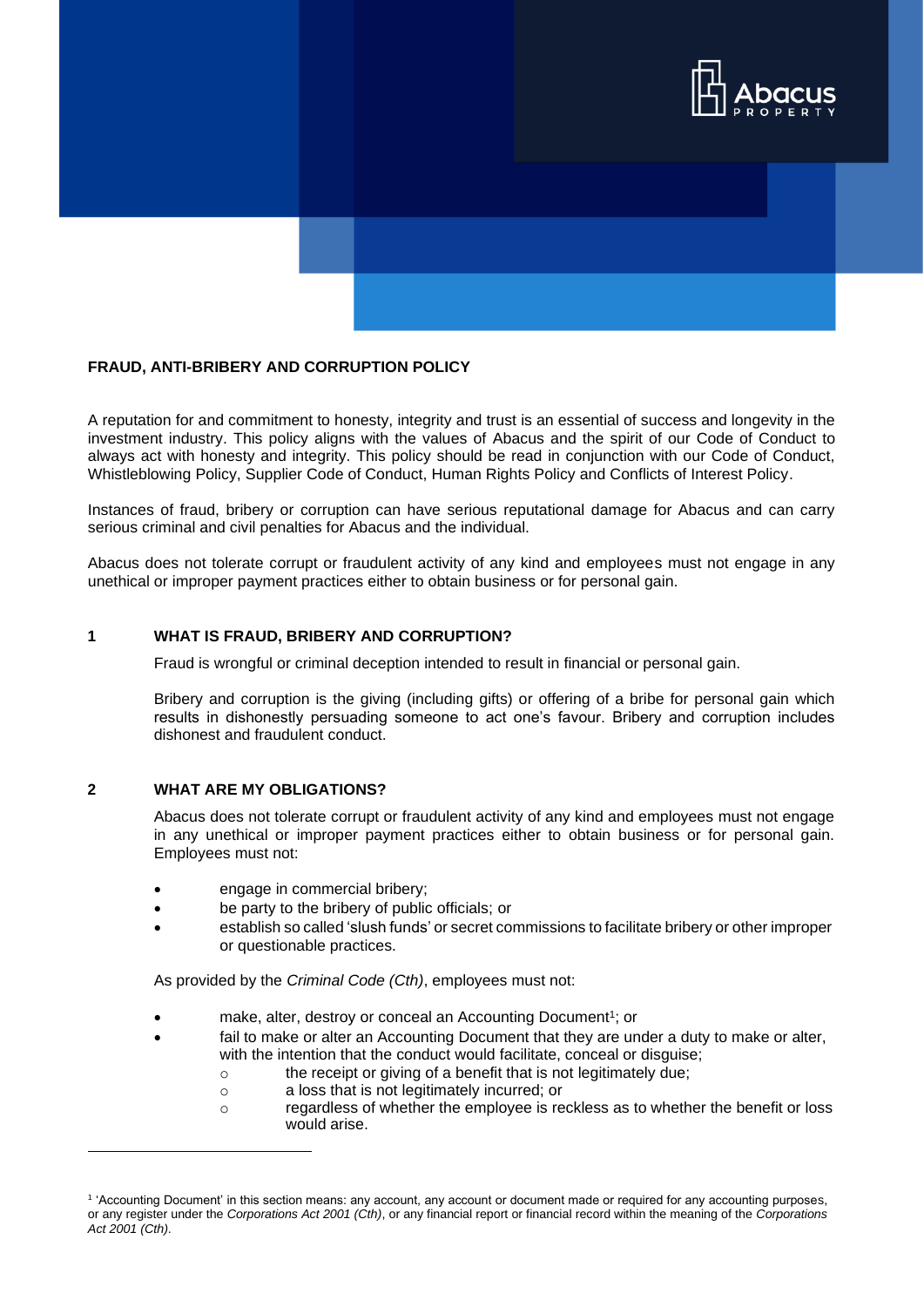

As part of its obligations under law, Abacus will fully co-operate with any investigation by law enforcement or regulatory authorities. It will also require that employees:

- do not make any disbursement of funds or other Abacus property without adequate supporting documentation, This includes ensuring that all appropriate payment authorisations are obtained in accordance with delegated authorities. There shall be no disbursement for any purpose other and as described in the documents;
- do not in furtherance of Abacus business make any direct or indirect personal payments to officials or employees of any government at any level by either Abacus funds or private funds;
- do not make any personal payments through Abacus accounts excluding payment of expenses which are later reimbursed to Abacus; and
- do not take any action or authorise any action which involves illegal, unethical or otherwise improper payment of money or anything else of value.

All employees are expected to be alert to, identify and fully cooperate in the event of an investigation into fraud, bribery and/or corruption.

## **3 GIFTS**

Gift which could reasonably be regarded as influencing or giving personal gain to an employee should not be accepted and the Head of Compliance and Risk should be notified.

The Head of Compliance and Risk maintains a list of all gifts greater than \$500. An email should be sent to Head of Compliance and Risk to request approval be sought from the Managing Director prior to acceptance of any gift greater than \$500.

If an employee is unsure whether to accept a gift, the Head of Compliance and Risk should be notified and approval from the Managing Director is required prior to acceptance.

All gifts which involve travel, accommodation or store cards require approval in accordance with this policy.

### **4 POLITICAL DONATIONS**

Political donations on behalf of Abacus of any kind are not allowed unless there is prior Managing Director or Board approval.

# **5 TRAINING**

All staff will complete annual risk and compliance training which includes fraud, anti-bribery and corruption.

# **6 HOW DO I REPORT**

Employees who believe they know of any fraud, corruption or irregular transactions, have a duty to raise that matter with their immediate supervisor or if an employee has previously reported a situation without satisfaction, wishes to remain anonymous and/or does not feel comfortable reporting to their immediate supervisor they can report to the internal whistleblower disclosure officer or email [whistleblower@abacusproperty.com.au.](mailto:whistleblower@abacusproperty.com.au)

The organisation's Disclosure Officer to whom you may make a disclosure and their contact details are set out below.